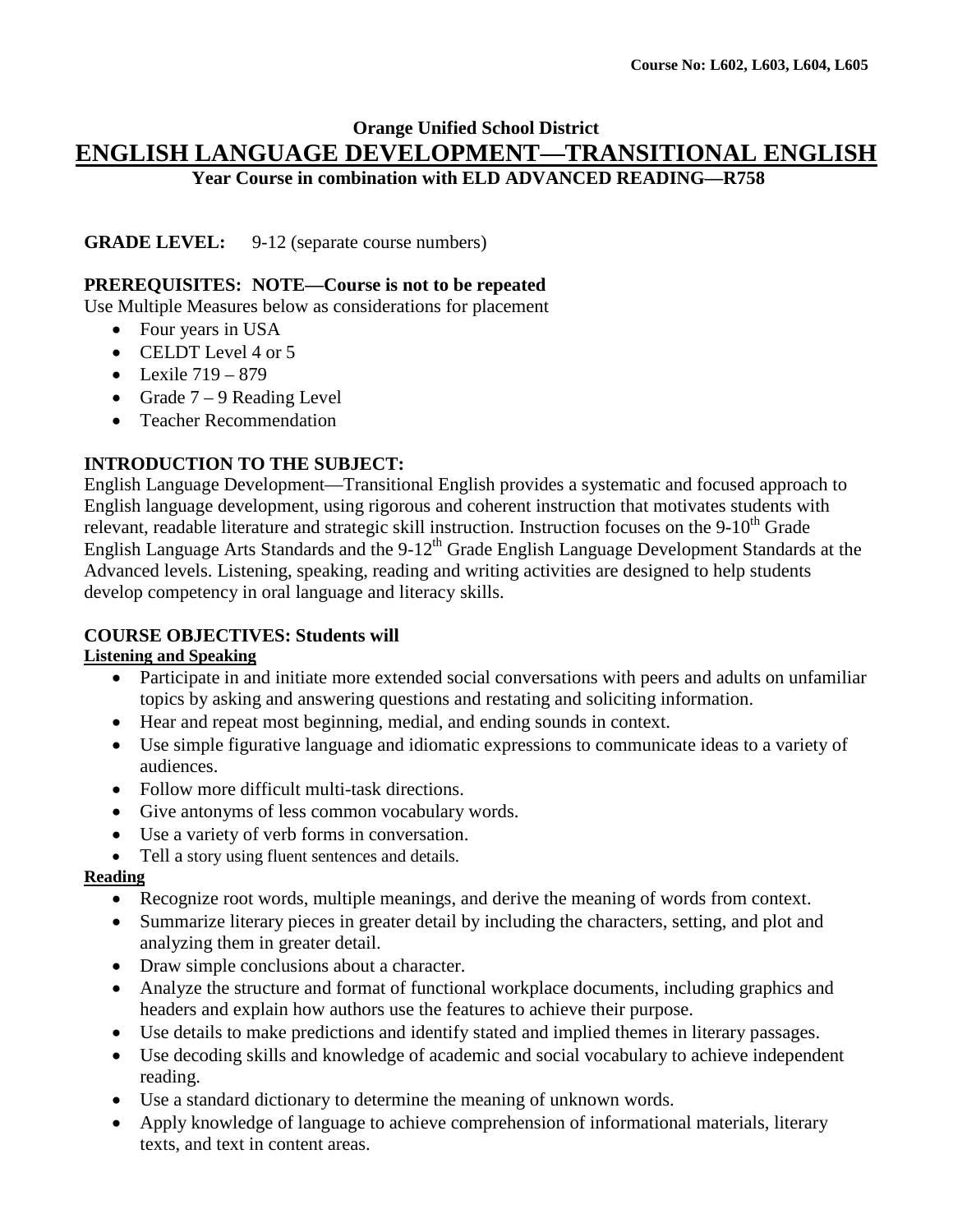English Language Development—Transitional English Page 2

# **Writing**

- Use standard writing conventions including present tense and subject/verb agreement.
- Write clear, coherent and focused essays that exhibit an awareness of audience and purpose.
- Write sentences appropriate to a topic with few errors.
- Write an essay with details and a clear sequence of events.
- Use precise language, action verbs, sensory details, appropriate modifiers, and the active rather than passive voice.

**RECOMMENDED TEXT:** Moore, D., Short, D., Smith, M., Tatum, A. 2007. *Edge Reading, Writing & Language Level C.* Carmel, CA: Hampton Brown.

# **Support materials:**

### **Teachers**

- Level C Teacher's Editions (2 Volumes)
- Level C Interactive Practice Book Teacher's Annotated Edition
- Level C Reading & Writing Transparencies

# Students

- Level C Student Edition
- Level C Interactive Practice Book
- Level C Grammar and Writing Practice Book
- Level C Selection Readings and Fluency Models CDs
- Level C Library Books
	- o *Animal Farm*
	- o *And the Earth Did Not Devour Him*
	- o *Code Talker*
	- o *Down Garrapata Road*
	- o *Dying to Cross*
	- o *Farewell to Manzanar*
	- o *Hoop Dreams*
	- o *I Will Plant You a Lilac Tree*
	- o *Monster*
	- o *Necessary Roughness*
	- o *Speak*
- o *Metamorphosis*
- o *Two Badges: The Lives of Mona Ruiz*
- o *We Shall Overcome*
- o *Spike Lee: By Any Means Necessary*
- o *Stuck in Neutral*
- o *An Autobiography of Miss Jane Pittman*
- o *The House of Dies Drear*
- o *Things Fall Apart*
- o *Othello*
- o *Wave*
- Supplemental Materials (Specific resources are limited to availability at each school site and teachers' preferences.

Grammar:

• *Grammar in Context English Yes!*

Vocabulary:

• *Test-Prep Vocabulary Basic Vocabulary Builder*

Spelling:

• *Spell It Out*

Greek/Latin Root Words:

• *English From The Roots U*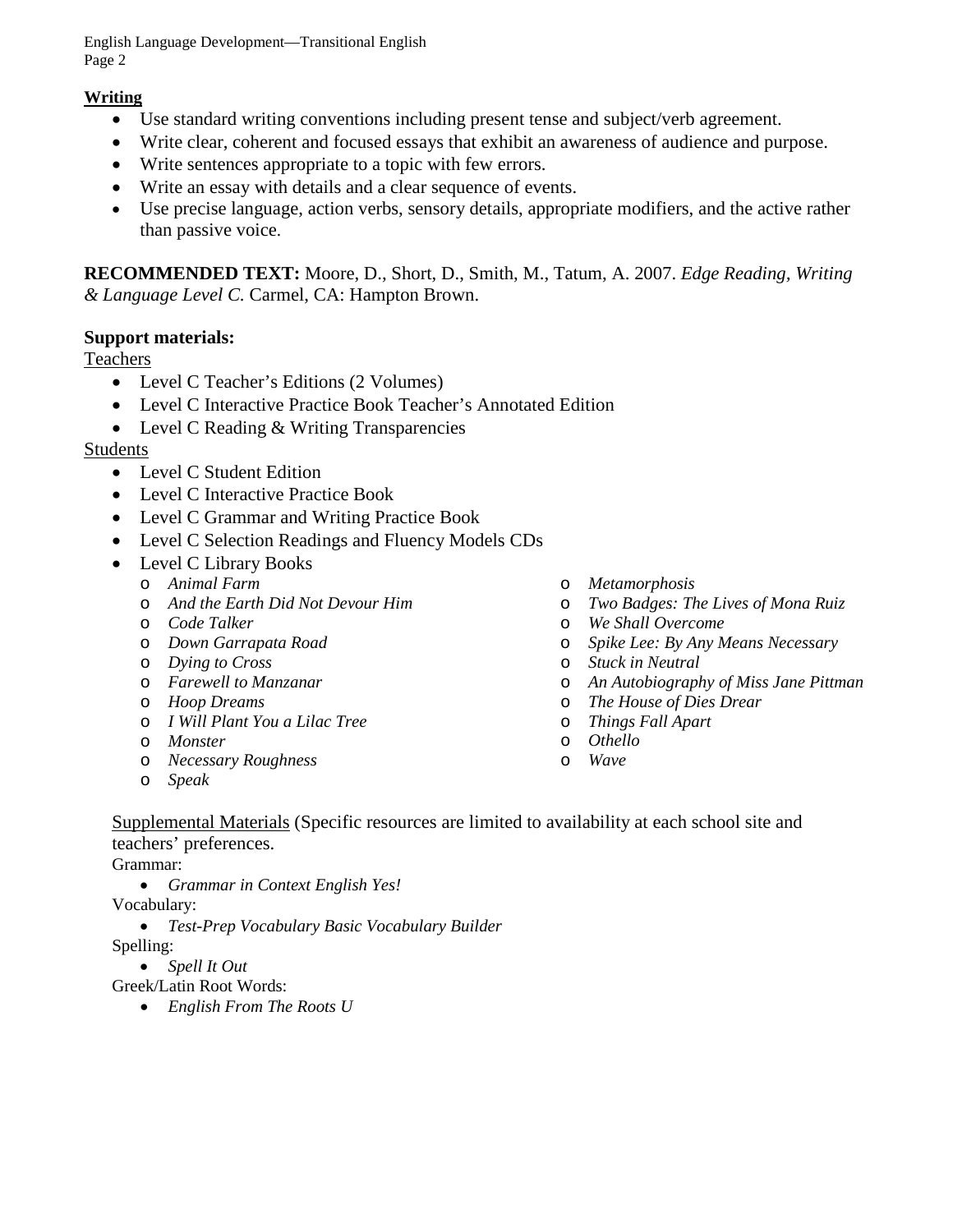# **COURSE OVERVIEW AND APPROXIMATE UNIT TIME ALLOTMENTS:**

# **FIRST SEMESTER**

| Pacing  | <b>Instructional Unit</b>                      | <b>ELD Essential Standards</b>                                          | <b>Required</b>                           |
|---------|------------------------------------------------|-------------------------------------------------------------------------|-------------------------------------------|
|         |                                                | <b>Connection to ELA Standards can be</b><br>found in West Ed Document  | <b>Assessments</b>                        |
| 7 weeks | <b>CELDT</b> Preparation and                   | CELDT-all four domains                                                  | <b>CELDT</b>                              |
|         | <b>Unit 1: Double Take</b>                     |                                                                         |                                           |
|         | <b>EQ: When Do You Really Know</b><br>Someone? | <b>Listening &amp; Speaking</b><br>• Cluster $1 -$ Classroom Discussion | <b>Placement Test</b><br>(District        |
|         | Unit Launch                                    |                                                                         | <b>Requirement with</b>                   |
|         | • Evaluate a Speaker's Message                 | • Cluster $1 - Evaluate a Speaker's$<br>Message                         | Data Director if                          |
|         | • Respond to / Interpret Visuals               | • Cluster $2$ – Interview                                               | student is new to                         |
|         | Cluster 1                                      | • Cluster $3$ – Oral Report                                             | curriculum)                               |
|         | • The Moustache (short story)                  |                                                                         |                                           |
|         | Grandmother (poem)<br>$\bullet$                | Reading                                                                 | EQ Project: Video                         |
|         | • Who We Really Are (news                      | Reading Word Analysis:                                                  | or Sound Recording                        |
|         | feature)                                       | • Cluster 1 – Using Structural Clues:                                   |                                           |
|         | • Vocabulary Workshop: Use                     | Prefixes, Suffixes, Greek and Latin                                     | Cluster Tests and/or<br>Teacher generated |
|         | structural Analysis                            | Roots                                                                   | tests/quizzes                             |
|         | Cluster <sub>2</sub>                           | Reading Fluency:                                                        |                                           |
|         | • Two Kinds (short story)                      | • Cluster 1 - Phrasing                                                  | <b>Unit 1 Test</b>                        |
|         | • Why the Violin is Better<br>(poem)           | • Cluster $2$ - Expression<br>$\bullet$ Cluster 3 - Intonation          | (District                                 |
|         | • Novel Musician (profile)                     | Reading Comprehension                                                   | <b>Requirement with</b>                   |
|         | • Listening and speaking                       | <b>Overall - Plan and Monitor</b><br>$\bullet$                          | <b>Data Director)</b>                     |
|         | Workshop: Oral Interpretation                  | • Cluster $1 - Set$ Purpose, Make                                       |                                           |
|         | of Literature                                  | Predictions                                                             | Teacher<br><b>Observation/Student</b>     |
|         | Cluster 3                                      | • Cluster $2$ – Clarify Ideas                                           | Participation                             |
|         | Skins (short story)<br>٠                       | Cluster 3 – Clarify Vocabulary                                          |                                           |
|         | One (poem)<br>$\bullet$                        | Literary Response and Analysis:                                         | <b>Reading Fluency</b>                    |
|         | Nicole (oral history)<br>$\bullet$             | • Cluster $1 -$ Analyze Conflict                                        | (timed and/or                             |
| Ongoing | Language                                       | • Cluster $1 -$ Author's Perspective                                    | untimed)                                  |
|         | • Express Ideas and Opinions                   | • Cluster $2$ – Identify Protagonist and                                |                                           |
|         | Ask for and Give Information                   | Antagonist                                                              |                                           |
|         | Engage in Discussion<br>$\bullet$<br>Grammar   | • Cluster $3 -$ Analyze Character                                       |                                           |
|         | <b>Complete Sentences</b>                      | Writing                                                                 |                                           |
|         | <b>Sentence Fragments</b>                      | Writing Strategies & Applications:                                      |                                           |
|         | Subject-Verb Agreement                         | • Cluster 1- Making a Judgment                                          |                                           |
|         | Vocabulary                                     | Cluster 2 – Opinion Statement<br>$\bullet$                              |                                           |
|         | Prefixes<br>٠                                  | Cluster 3 – Personal Statement<br>$\bullet$                             |                                           |
|         | Suffixes                                       | <b>Writing Conventions:</b>                                             |                                           |
|         | <b>Greek and Latin Roots</b>                   | <b>Cluster 1- Sentences</b>                                             |                                           |
|         | Writing                                        | Cluster 2 - Subject Verb Agreement<br>٠                                 |                                           |
|         | <b>Response to Literature</b>                  | Cluster 3 – Complete Sentences<br>٠                                     |                                           |
|         | Make a Judgment                                |                                                                         |                                           |
|         | <b>Opinion Statement</b>                       |                                                                         |                                           |
|         | <b>Personal Statement</b>                      |                                                                         |                                           |
|         | <b>Biographical Sketch</b><br>٠                |                                                                         |                                           |
|         | Narrative paragraph<br>٠                       |                                                                         |                                           |
|         | Trait: Focus and Unity                         |                                                                         |                                           |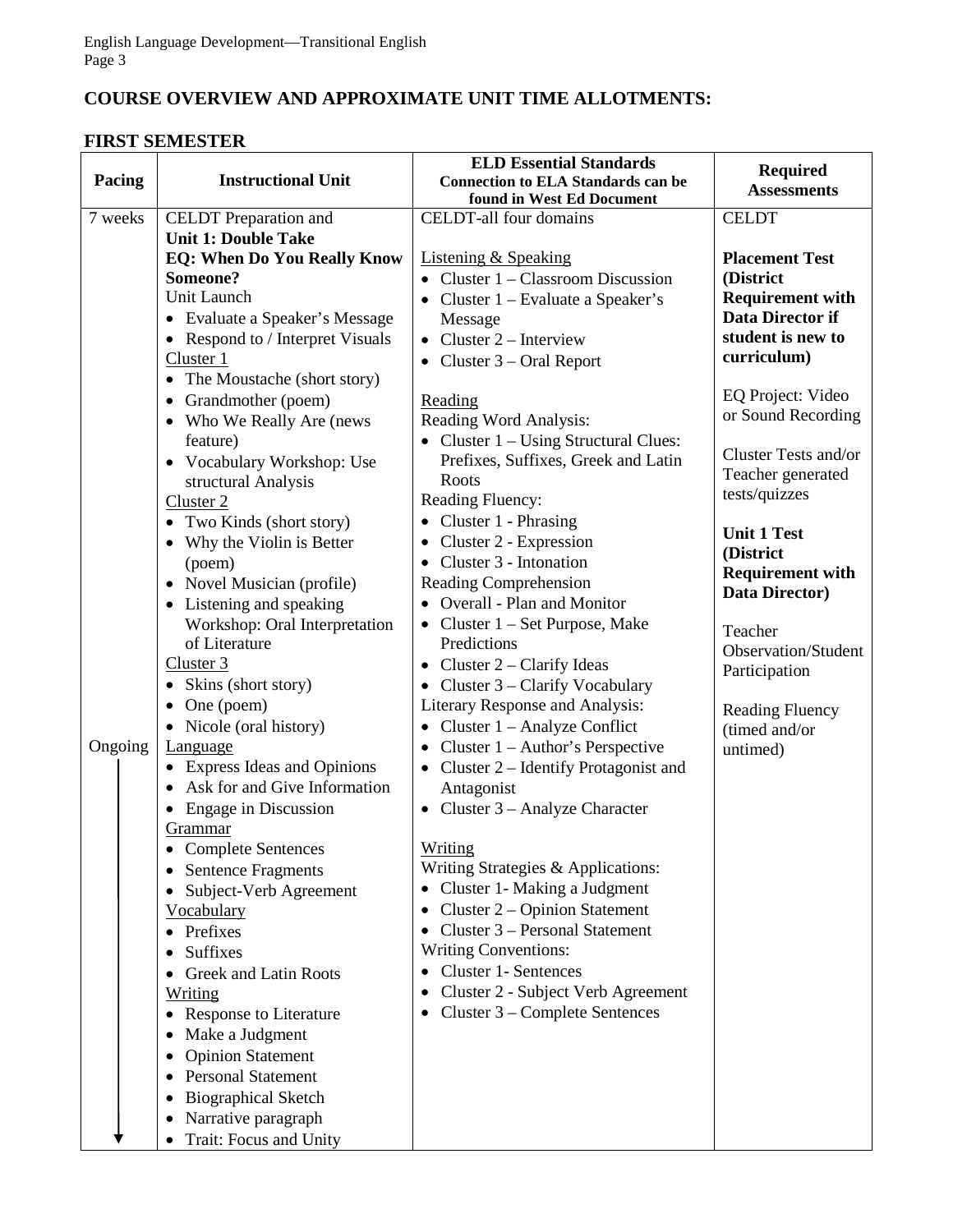| Pacing  | <b>Instructional Unit</b>                    | <b>ELD Essential Standards</b><br><b>Connection to ELA Standards can be</b><br>found in West Ed Document | <b>Required</b><br><b>Assessments</b>   |
|---------|----------------------------------------------|----------------------------------------------------------------------------------------------------------|-----------------------------------------|
| 1 week  | Writing: Reflective Essay                    |                                                                                                          | <b>Writing Portfolio</b>                |
|         | Writing Trait Focus: Focus and Identity      |                                                                                                          | Rubric                                  |
| 4 weeks | <b>Unit 2: Against The Odds</b>              | <b>Listening &amp; Speaking</b>                                                                          | <b>EQ Project: Press</b>                |
|         | EQ: How do people challenge                  | • Participate in Discussion                                                                              | Conference                              |
|         | expectations?                                | Cluster 2 – Narrative Presentation                                                                       |                                         |
|         |                                              |                                                                                                          | Cluster Tests and/or                    |
|         | Unit Launch                                  | Reading                                                                                                  | Teacher generated                       |
|         | • Evaluate a Speaker's Message               | Reading Fluency and Systematic                                                                           | tests/quizzes                           |
|         | • Respond to and Interpret<br><b>Visuals</b> | <b>Vocabulary Development:</b>                                                                           | <b>Unit 2 Test</b>                      |
|         | Cluster 1                                    | • Cluster 1 - Phrasing                                                                                   | (District                               |
|         | • La Vida Robot (magazine                    | Cluster 2 - Expression<br>Cluster 3 - Intonation                                                         | <b>Requirement with</b>                 |
|         | article)                                     | ٠                                                                                                        | <b>Data Director)</b>                   |
|         | • Reading, Writing, and                      | Reading Comprehension:                                                                                   |                                         |
|         | Recreation? (news feature)                   | • Overall: Determining Importance                                                                        | Teacher                                 |
|         | • Vocabulary Workshop: Use                   | • Cluster 1 - Identifying main ideas and                                                                 | <b>Observation/Student</b>              |
|         | <b>Context Clues</b>                         | details                                                                                                  | Participation                           |
|         | Cluster 2                                    | Cluster $2 -$ Summarize<br>$\bullet$                                                                     |                                         |
|         | • My Left Foot (autobiography)               | • Cluster $3 - Make$ a connection                                                                        |                                         |
|         | • Success is a Mindset                       |                                                                                                          | <b>Reading Fluency</b><br>(timed and/or |
|         | (interview)                                  | <b>Writing</b>                                                                                           | untimed)                                |
|         | • Listening and Speaking                     | Writing Strategies and Applications:                                                                     |                                         |
|         | Workshop: Narrative<br>Presentation          | <b>Cluster 1- Opinion Statement</b>                                                                      |                                         |
|         | Cluster 3                                    | <b>Cluster 2- Opinion Statement</b><br>$\bullet$                                                         |                                         |
|         | • Freedom Writers Diary (diary)              | Cluster 3- Advice Letter<br>$\bullet$                                                                    |                                         |
|         | Dreams (poem)<br>$\bullet$                   | • Cluster 3- Explanation                                                                                 |                                         |
|         | Strength, Courage, and                       | <b>Writing Conventions:</b>                                                                              |                                         |
|         | Wisdom' (song lyrics)                        | Cluster 1- Subject pronouns<br>$\bullet$                                                                 |                                         |
| Ongoing | <b>Language</b>                              | Cluster 2- Action verbs in present<br>$\bullet$                                                          |                                         |
|         | Describe a Process                           | tense                                                                                                    |                                         |
|         | • Describe People and Actions                | Cluster 3- Present tense verbs                                                                           |                                         |
|         | Elaborate in a Description                   | Edit and proofread                                                                                       |                                         |
|         | <u>Grammar</u>                               |                                                                                                          |                                         |
|         | <b>Subject Pronouns</b>                      |                                                                                                          |                                         |
|         | Action Verbs in the Present                  |                                                                                                          |                                         |
|         | Tense<br>• Forms of be, have, do in          |                                                                                                          |                                         |
|         | present tense                                |                                                                                                          |                                         |
|         | • Present progressive verb forms             |                                                                                                          |                                         |
|         | Vocabulary                                   |                                                                                                          |                                         |
|         | <b>Context Clues</b>                         |                                                                                                          |                                         |
|         | <u>Writing</u>                               |                                                                                                          |                                         |
|         | <b>Response to Literature</b>                |                                                                                                          |                                         |
|         | <b>Opinion Statement</b>                     |                                                                                                          |                                         |
|         | Trait: Voice and Style                       |                                                                                                          |                                         |
|         | <b>Advice Letter</b>                         |                                                                                                          |                                         |
|         | Writing an explanation                       |                                                                                                          |                                         |
|         | Science paragraph                            |                                                                                                          |                                         |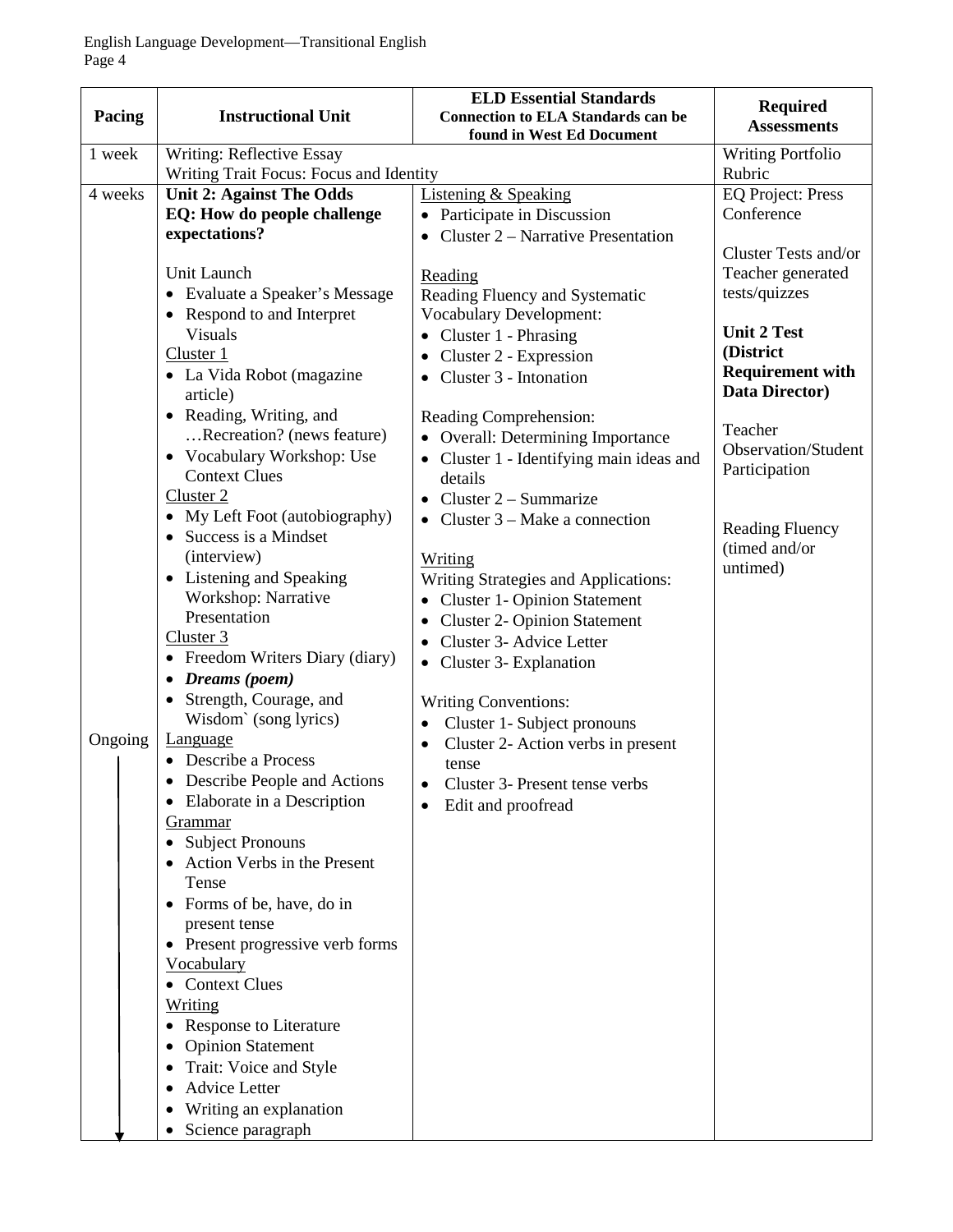| Pacing  | <b>Instructional Unit</b>                   | <b>ELD Essential Standards</b><br><b>Connection to ELA Standards can be</b><br>found in West Ed Document | <b>Required</b><br><b>Assessments</b> |
|---------|---------------------------------------------|----------------------------------------------------------------------------------------------------------|---------------------------------------|
| 1 week  | Writing Project: Autobiographical Narrative |                                                                                                          | Writing Portfolio                     |
|         | Writing Trait Focus: Voice and Style        |                                                                                                          | Rubric                                |
| 4 Weeks | <b>Unit 3: The Ties That Bind</b>           | <b>Listening &amp; Speaking</b>                                                                          | <b>EQ Project: Reality</b>            |
|         | <b>EQ: What Tests A Person's</b>            | • Cluster 1- Small Group Discussion                                                                      | <b>TV Show</b>                        |
|         | Loyalty?                                    | Cluster 1- Retell a Story                                                                                | Cluster Tests and/or                  |
|         | Unit Launch                                 | Cluster 2- Debate<br>$\bullet$                                                                           | Teacher generated                     |
|         | • Evaluate a Speaker's Message              | <b>Cluster 3- Oral Presentation</b><br>٠                                                                 | tests/quizzes                         |
|         | • Respond to and Interpret                  | • Cluster 3- Compare and Contrast                                                                        |                                       |
|         | <b>Visuals</b>                              | Reading                                                                                                  | <b>Unit 3 Test</b>                    |
|         | Cluster 1                                   | Reading Fluency:                                                                                         | (District                             |
|         | • Amigo Brothers (short story)              | • Cluster 1- Intonation                                                                                  | <b>Requirement with</b>               |
|         | • Lean on Me (song lyrics)                  | Cluster 2- Phrasing<br>$\bullet$                                                                         | Data Director)                        |
|         | • Vocabulary Workshop: Use                  | Cluster 3- Expression<br>$\bullet$                                                                       | Teacher                               |
|         | <b>Structural Analysis</b>                  | Reading Comprehension:                                                                                   | Observation/Student                   |
|         | Cluster 2                                   | • Overall: Make Inferences                                                                               | Participation                         |
|         | • My Brother's Keeper (short                | Literary Response and Analysis:                                                                          |                                       |
|         | story)<br>• Little Sister (poem)            | Cluster 1- Analyze Style (Language)<br>٠                                                                 | <b>Reading Fluency</b>                |
|         | • What Price Loyalty? (news                 | • Cluster 1- Analyze Song Lyrics                                                                         | (timed and/or                         |
|         | commentary)                                 | (Rhyme)                                                                                                  | untimed)                              |
|         | • Listening and Speaking                    | Cluster 2- Analyze Style (Sentence<br>Structure)                                                         |                                       |
|         | Workshop: Debate                            | Cluster 2- Analyze News                                                                                  |                                       |
|         | Cluster 3                                   | Commentary                                                                                               |                                       |
|         | The Hand of Fatima (short)                  | Cluster 2- Analyze Theme<br>$\bullet$                                                                    |                                       |
|         | story)                                      | Cluster 3- Analyze Tone<br>٠                                                                             |                                       |
|         | Old Ways, New World (News                   | • Cluster 3- Analyze author's                                                                            |                                       |
|         | Report)                                     | Perspective                                                                                              |                                       |
| ongoing | Language<br>• Retell a Story                | Cluster 3- Interpret, Evaluate,                                                                          |                                       |
|         | <b>Make Comparisons</b>                     | Compare                                                                                                  |                                       |
|         | <b>Compare and Contrast</b><br>$\bullet$    |                                                                                                          |                                       |
|         | <b>Vocabulary</b>                           | Writing<br>Writing Strategies & Applications:                                                            |                                       |
|         | <b>Structural Analysis</b>                  | • Cluster 1- Short Comparison Essays                                                                     |                                       |
|         | <b>Word Families</b>                        | Cluster 1- Diary Entry<br>٠                                                                              |                                       |
|         | Grammar                                     | Cluster 2-Organization: Introductions<br>$\bullet$                                                       |                                       |
|         | Past Tense Verbs                            | Cluster 3- Comparison Paragraph<br>$\bullet$                                                             |                                       |
|         | Present tense verbs                         | <b>Cluster 3- Business Letters</b><br>٠                                                                  |                                       |
|         | Future tense verbs<br>٠                     | <b>Writing Conventions:</b>                                                                              |                                       |
|         | Past progressive tense verbs                | Cluster 1- Present tense verbs, Past                                                                     |                                       |
|         | Writing                                     | tense regular verbs, past tense of be                                                                    |                                       |
|         | <b>Response to Literature</b>               | and have                                                                                                 |                                       |
|         | <b>Short Comparison Essay</b><br>٠          | Cluster 2- Irregular past tense verbs,                                                                   |                                       |
|         | Diary Entry<br>٠<br><b>Business Letter</b>  | past progressive tense verbs, future<br>tense verbs                                                      |                                       |
|         | Trait: Organization                         | Cluster 3- Direct objects, subject and<br>٠                                                              |                                       |
|         | Trait: Development of Ideas<br>٠            | object pronouns, I vs. me                                                                                |                                       |
|         |                                             | • Cluster 3- Revise for Development of                                                                   |                                       |
|         |                                             | Ideas                                                                                                    |                                       |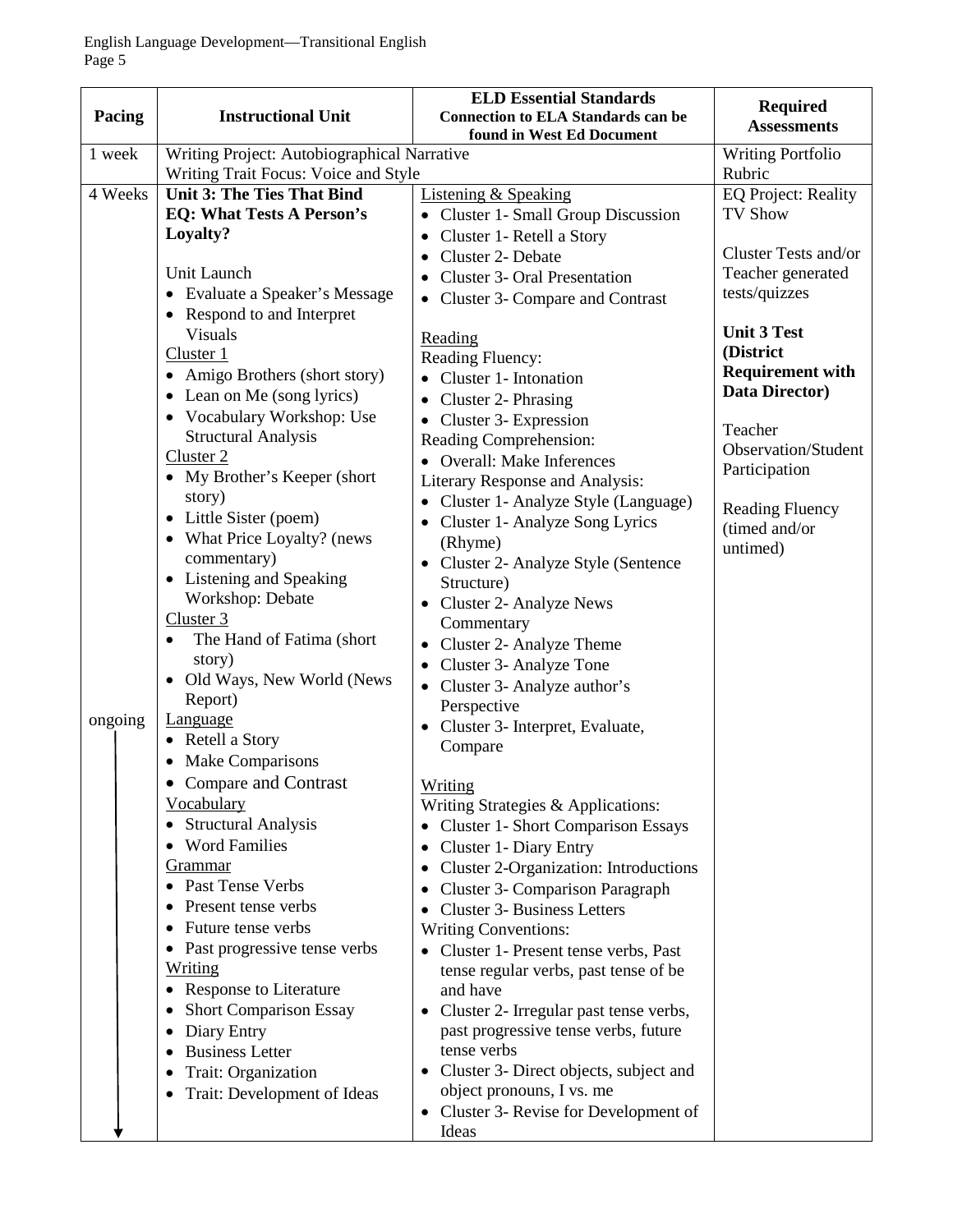| Pacing         | <b>Instructional Unit</b>                   | <b>ELD Essential Standards</b><br><b>Connection to ELA Standards can be</b><br>found in West Ed Document | <b>Required</b><br><b>Assessments</b> |
|----------------|---------------------------------------------|----------------------------------------------------------------------------------------------------------|---------------------------------------|
| 1 Week         | Writing: Position Paper (Persuasive)        |                                                                                                          | <b>Writing Portfolio</b>              |
|                | Writing Trait Focus: Development of Ideas   |                                                                                                          | Rubric                                |
| $\mathbf O$    | <b>Unit 4: Express Yourself</b>             | <b>Listening &amp; Speaking</b>                                                                          | EQ Project:                           |
| ${\bf P}$      | (optional)                                  | • Cluster 1-Define and Explain                                                                           | Multimedia                            |
|                | <b>EQ: What Does It Really Mean</b>         | Cluster 2 – Recognize and Respond to                                                                     | Presentation                          |
| T              | to Communicate?                             | Humor                                                                                                    |                                       |
| $\mathbf I$    | Unit Launch                                 | <b>Cluster 2-Short Public Speech</b><br>$\bullet$                                                        | Cluster Tests and/or                  |
| $\overline{O}$ | Evaluate a Speaker's Message<br>$\bullet$   | Cluster 3-Use Appropriate Language<br>$\bullet$                                                          | Teacher generated                     |
| N              | Respond to / Interpret Visuals<br>٠         | • Cluster 3-Anecdote                                                                                     | tests/quizzes                         |
| $\mathbf{A}$   | Cluster 1                                   |                                                                                                          | <b>Unit 4 Test</b>                    |
| L              | Face Facts: The Science of<br>$\bullet$     | Reading                                                                                                  | (District                             |
|                | <b>Facial Expressions</b>                   | Word Analysis:                                                                                           | <b>Requirement with</b>               |
|                | (nonfiction)                                | Cluster $1 -$ Use a Dictionary:                                                                          | Data Director)                        |
|                | Face It (poem)<br>٠                         | multiple-meaning words                                                                                   |                                       |
|                | Silent Language (nonfiction:<br>$\bullet$   | Cluster 2-Use a Dictionary: Jargon<br>$\bullet$                                                          | Teacher                               |
|                | magazine article)                           | Cluster 3-Use a Dictionary: Content-                                                                     | Observation/Student                   |
|                | Vocabulary Workshop: Use<br>$\bullet$       | Area Words                                                                                               | Participation                         |
|                | Structural analysis<br>Cluster 2            | Reading Fluency and Systematic                                                                           |                                       |
|                | They Speak for Success                      | <b>Vocabulary Development:</b>                                                                           |                                       |
|                | ٠<br>(nonfiction: news feature)             | Cluster 1 - Intonation<br>$\bullet$                                                                      | <b>Reading Fluency</b>                |
|                | Breaking the Ice (humor<br>$\bullet$        | Cluster 2 - Expression<br>$\bullet$                                                                      | (timed and/or                         |
|                | column)                                     | Cluster 3 - Phrasing<br>$\bullet$                                                                        | untimed)                              |
|                | Listening and Speaking<br>$\bullet$         | Reading Comprehension:                                                                                   |                                       |
|                | <b>Workshop: Panel Discussion</b>           | <b>Overall: Ask Questions</b>                                                                            |                                       |
|                | Cluster 3                                   | Cluster $1 - Self-Question$<br>$\bullet$                                                                 |                                       |
|                | My English (narrative<br>$\bullet$          | Cluster 1-Analyze, Interpret,<br>$\bullet$                                                               |                                       |
|                | nonfiction)                                 | Compare, Speculate, Evaluate<br>Cluster 2 - Find Question-Answer                                         |                                       |
|                | How I Learned English<br>$\bullet$          | Relationships                                                                                            |                                       |
|                | (poem)                                      | Cluster $3$ – Question the Author<br>$\bullet$                                                           |                                       |
| Ongoing        | Language                                    |                                                                                                          |                                       |
|                | Define and Explain<br>٠                     | <b>Literary Response and Analysis:</b>                                                                   |                                       |
|                | Recognize and Respond to                    | • Cluster 1-Text Structure: Cause and                                                                    |                                       |
|                | Humor                                       | Effect                                                                                                   |                                       |
|                | Use Appropriate Language<br>٠               | Cluster 1-Text Structure: Problem and                                                                    |                                       |
|                | <b>Vocabulary</b>                           | solution                                                                                                 |                                       |
|                | Use a Dictionary<br>٠                       | Cluster 2-Perspective<br>$\bullet$                                                                       |                                       |
|                | Grammar                                     | Cluster 3-Genre                                                                                          |                                       |
|                | Possessive Words<br>$\bullet$               |                                                                                                          |                                       |
|                | Prepositions and Prepositional<br>$\bullet$ | Writing                                                                                                  |                                       |
|                | Phrases                                     | Writing Strategies and Applications:                                                                     |                                       |
|                | <b>Object Pronouns</b><br>٠                 | <b>Cluster 1- Opinion Statement</b>                                                                      |                                       |
|                | <b>Indefinite Pronouns</b><br>$\bullet$     | <b>Cluster 2- Comparison Essay</b>                                                                       |                                       |
|                | Writing                                     | Cluster 3- Focus and Unity<br>$\bullet$                                                                  |                                       |
|                | <b>Evaluate Text structure</b><br>$\bullet$ | <b>Writing Conventions:</b>                                                                              |                                       |
|                | Cause and Effect Essay<br>٠                 | Cluster 1- Kinds of Sentences,<br>$\bullet$                                                              |                                       |
|                | Media Interpretation<br>٠                   | Subjects and Predicates                                                                                  |                                       |
|                | <b>Opinion Statement</b><br>$\bullet$       | Cluster 2- Subject-Verb Agreement<br>$\bullet$                                                           |                                       |
|                | Letter or E-mail<br>٠                       | <b>Cluster 3- Sentence Fragments</b><br>$\bullet$                                                        |                                       |
|                | Trait: Development of Ideas<br>$\bullet$    |                                                                                                          |                                       |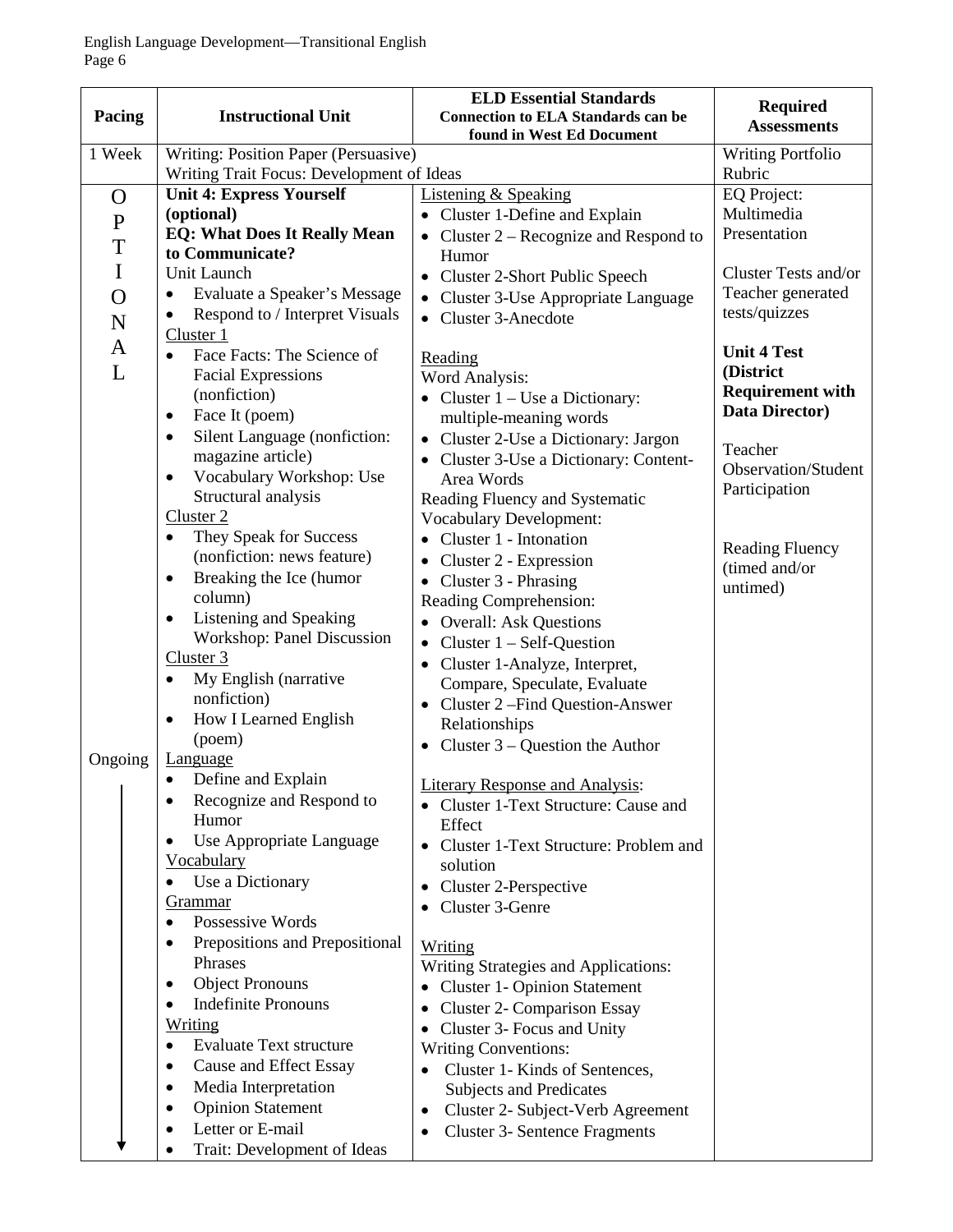| Pacing | <b>Instructional Unit</b>                                | <b>ELD Essential Standards</b><br><b>Connection to ELA Standards can be</b><br>found in West Ed Document | <b>Required</b><br><b>Assessments</b> |
|--------|----------------------------------------------------------|----------------------------------------------------------------------------------------------------------|---------------------------------------|
| 1 Week | Writing: Write a Research Report (expository) (optional) |                                                                                                          | <b>Writing Portfolio</b>              |
|        | Writing Trait Focus: Organization                        |                                                                                                          | Rubric                                |

# **SECOND SEMESTER**

| 5 Weeks | <b>CAHSEE Preparation and</b>                  | <b>Listening &amp; Speaking</b>                      | <b>CAHSEE</b>              |
|---------|------------------------------------------------|------------------------------------------------------|----------------------------|
|         | <b>Unit 5: Moment of Truth</b>                 | • Cluster 1- Evaluate                                | $(10^{th}$ and $12^{th}$ ) |
|         | <b>EQ: What Do People Discover</b>             | • Cluster 2- Clarify                                 |                            |
|         | in a Moment of Truth?                          | Cluster 3- Verify Information                        | EQ Project: Plan a         |
|         | Unit Launch                                    |                                                      | Project: Skit              |
|         | Evaluate a Speaker's Message<br>٠              | Reading                                              |                            |
|         | Respond to / Interpret Visuals<br>٠            | Word Analysis:                                       | <b>Cluster Tests</b>       |
|         | Cluster 1                                      | Cluster $1 -$ Use reference<br>$\bullet$             | and/or Teacher             |
|         | Say it With Flowers (short<br>$\bullet$        | sources: find synonyms                               | generated                  |
|         | story)                                         | Cluster $2 -$ Synonyms and<br>$\bullet$              | tests/quizzes              |
|         | The Journey (poem)<br>٠                        | antonyms                                             |                            |
|         | Vocabulary Workshop: Use<br>$\bullet$          | Cluster $3 -$ Synonyms in<br>$\bullet$               | <b>Unit 5 Test</b>         |
|         | <b>Reference Sources</b>                       | analogies                                            | (District                  |
|         | Cluster <sub>2</sub>                           | Reading Fluency:                                     | <b>Requirement with</b>    |
|         | Just Lather, That's All (short<br>$\bullet$    | $\bullet$ Cluster 1 - Phrasing                       | Data Director)             |
|         | story)                                         | Cluster 2 – Intonation<br>$\bullet$                  |                            |
|         | The Woman Who Was Death<br>$\bullet$           | • Cluster 3 - Expression                             | Teacher                    |
|         | (myth)                                         | Reading Comprehension:                               | Observation/Student        |
|         | Listening and Speaking<br>$\bullet$            | • Overall – Make Connections                         | Participation              |
|         | <b>Extemporaneous Talk</b>                     | Literary Response & Analysis:                        |                            |
|         | Cluster 3                                      | • Cluster 1- Plot Structure                          | <b>Reading Fluency</b>     |
|         | Be-ers & Do-ers (short story)<br>$\bullet$     | Cluster 1- Author's perspective                      | (timed and/or              |
|         | The Calling (poem)<br>٠                        | Cluster 1- Figurative Language                       | untimed)                   |
|         | The Moment of Truth                            | <b>Cluster 1- Character Motivations</b><br>$\bullet$ |                            |
|         | (magazine article)                             | Cluster $2 -$ Plot Device – Suspense<br>٠            |                            |
| Ongoing | <b>Language</b>                                | Cluster $2 -$ Irony<br>٠                             |                            |
|         | Evaluate<br>$\bullet$                          | Cluster $3 -$ Plot Device $-$                        |                            |
|         | Clarify<br>٠                                   | Foreshadowing                                        |                            |
|         | Verify Information<br>$\bullet$                | Cluster $3 -$ Authors Purpose<br>$\bullet$           |                            |
|         | Vocabulary                                     | • Cluster 3 - Dialect                                |                            |
|         | Synonyms<br>٠                                  |                                                      |                            |
|         | Antonyms<br>$\bullet$                          | Writing                                              |                            |
|         | Thesaurus<br>$\bullet$                         | Writing Strategies & Applications:                   |                            |
|         | Analogies<br>$\bullet$                         | • Cluster 1- Write a Personal Mission                |                            |
|         | Grammar                                        | Statement                                            |                            |
|         | Modifiers                                      | • Cluster 2- Write an Opinion                        |                            |
|         | Use Adjectives Correctly<br>$\bullet$          | Statement                                            |                            |
|         | <b>Use Adverbs Correctly</b><br>$\bullet$      | Cluster 3- Write a speech<br>٠                       |                            |
|         | Writing                                        | Cluster 3- Analysis of an Issue<br>$\bullet$         |                            |
|         | <b>Personal Mission Statement</b><br>$\bullet$ | <b>Writing Conventions:</b>                          |                            |
|         | Letter of Recommendation<br>$\bullet$          | • Cluster 1- Adjectives: Placement,                  |                            |
|         | <b>Opinion Statement</b><br>$\bullet$          | Predicate, Demonstrative                             |                            |
|         | Analysis                                       | • Cluster 2- Adjectives: Comparative,                |                            |
|         | Speech                                         | Superlative, Irregular, Indefinite                   |                            |
|         | Trait: Voice and Style                         | Cluster 3- Adverbs, not, Negative<br>٠               |                            |
|         |                                                | sentences                                            |                            |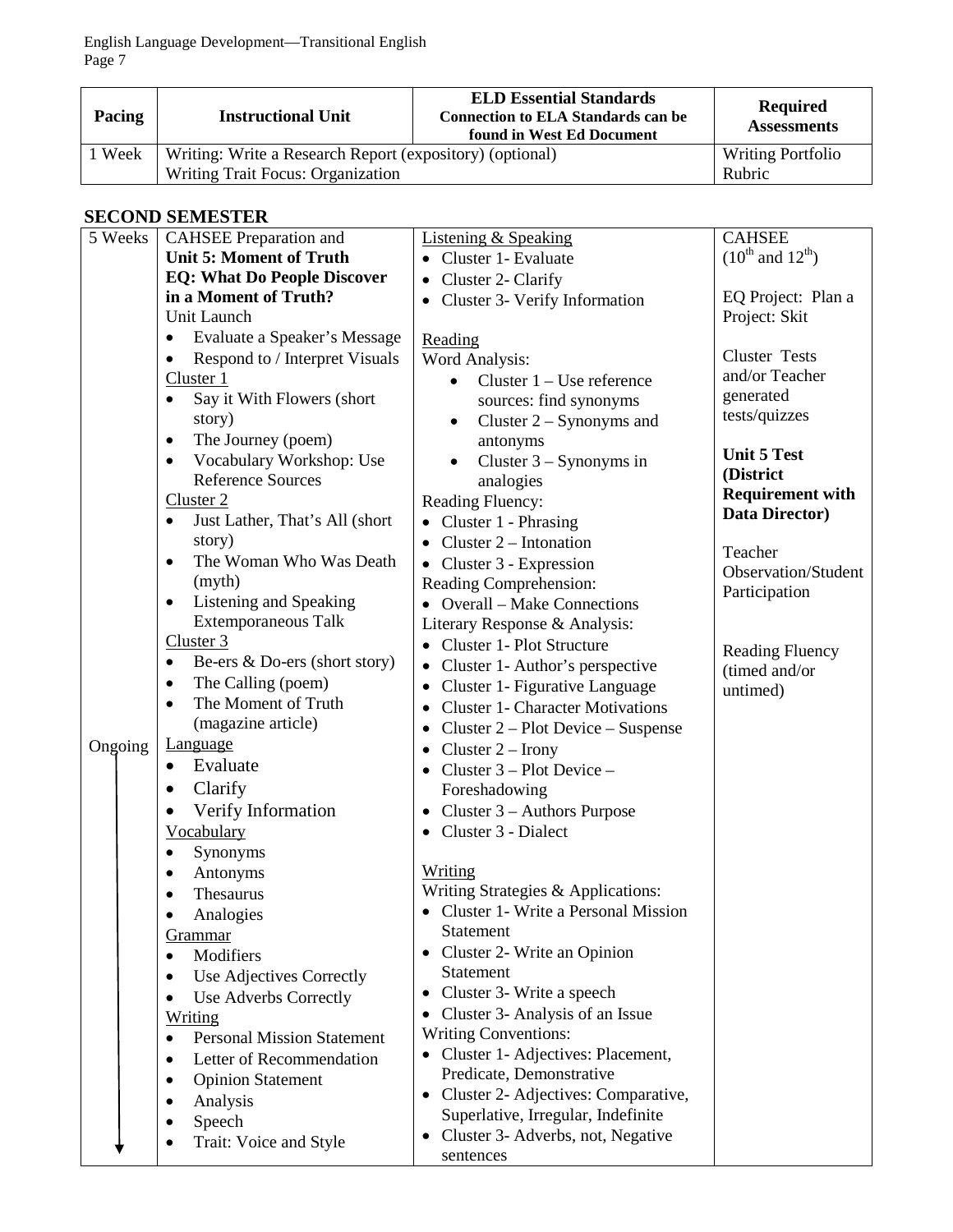|         |                                                        | <b>ELD Essential Standards</b>                                         | <b>Required</b>                           |
|---------|--------------------------------------------------------|------------------------------------------------------------------------|-------------------------------------------|
| Pacing  | <b>Instructional Unit</b>                              | <b>Connection to ELA Standards can be</b><br>found in West Ed Document | <b>Assessments</b>                        |
| 1 Week  | Writing: Literary Research Report (expository)         |                                                                        | <b>Writing Portfolio</b>                  |
|         | Writing Trait Focus: Development of Ideas              |                                                                        | Rubric                                    |
| 5 Weeks | Unit 6: Rights and                                     | <b>Listening &amp; Speaking</b>                                        | EQ: Project:                              |
|         | <b>Responsibilities</b>                                | • Cluster 1- Express and Support                                       | Political Campaign                        |
|         | EQ: How can we balance                                 | Opinions                                                               |                                           |
|         | everyone's rights?                                     | Cluster 2- Persuade<br>$\bullet$                                       | <b>Cluster Tests</b>                      |
|         |                                                        | Cluster 3- Persuade                                                    | and/or Teacher                            |
|         | Unit Launch                                            |                                                                        | generated                                 |
|         | • Evaluate a Speaker's Message                         | Reading                                                                | tests/quizzes                             |
|         | • Respond to and Interpret                             | Reading Word Analysis:                                                 |                                           |
|         | <b>Visuals</b>                                         | • Cluster 1- Use a Dictionary:                                         | <b>Unit 6 Test</b>                        |
|         | Cluster 1                                              | Denotation and Connotation                                             | (District                                 |
|         | • Too Young to Drive? (editorial)                      | <b>Cluster 2- Relate Words: Connotation</b><br>$\bullet$               | <b>Requirement with</b><br>Data Director) |
|         | Rules of the Road (how-to<br>٠                         | Cluster 3- Use Context Clues:                                          |                                           |
|         | article)                                               | Denotation and Connotation                                             | Teacher                                   |
|         | • Vocabulary Workshop: Use<br><b>Reference Sources</b> | Reading Fluency:                                                       | Observation/Student                       |
|         | Cluster 2                                              | • Cluster 1- Phrasing                                                  | Participation                             |
|         | • Piracy Bites! (persuasion)                           | Cluster 2- Expression<br>٠                                             |                                           |
|         | • I Couldn't Afford Music                              | Cluster 3- Intonation<br>٠                                             | <b>Reading Fluency</b>                    |
|         | (cartoon)                                              | Reading Comprehension:                                                 | (timed and/or                             |
|         | • Doonesbury on Downloading                            | Overall: Synthesize<br>$\bullet$<br><b>Cluster 1- Draw Conclusions</b> | untimed)                                  |
|         | (editorial cartoon)                                    | $\bullet$<br>Cluster 2- Compare Evidence Across                        |                                           |
|         | • Listening and Speaking                               | <b>Texts</b>                                                           |                                           |
|         | Workshop: Persuasive Speech                            | <b>Cluster 3- Form Generalizations</b><br>$\bullet$                    |                                           |
|         | Cluster 3                                              | <b>Cluster 3- Evaluate Generalizations</b>                             |                                           |
|         | • Long Walk to Freedom                                 | Literary Analysis and Response                                         |                                           |
|         | (autobiography)                                        | • Cluster 1- Recognize Genre                                           |                                           |
|         | Our Power As Young People<br>$\bullet$                 | (Persuasive Non-fiction)                                               |                                           |
|         | (interview)                                            | • Cluster 1- Evaluate Logical Argument                                 |                                           |
|         | <b>Language</b>                                        | Cluster 1- Analyze Bias                                                |                                           |
| Ongoing | $\bullet$ Express and Support                          | <b>Cluster 2- Evaluate Arguments</b>                                   |                                           |
|         | Opinions                                               | Cluster 2- Analyze Editorial Cartoons<br>٠                             |                                           |
|         | Persuade<br>٠                                          | <b>Cluster 2- Identify Faulty Persuasive</b><br>$\bullet$              |                                           |
|         | Vocabulary                                             | Technique                                                              |                                           |
|         | • Denotation and Connotation                           | • Cluster 3- Analyze Elements of                                       |                                           |
|         | Grammar                                                | Persuasion                                                             |                                           |
|         | • Sentence Variety                                     | Cluster 3- Analyze Author's                                            |                                           |
|         | Initiatives and Gerunds                                | Perspective                                                            |                                           |
|         | <b>Compound Sentences</b>                              | <b>Cluster 3- Historical Analysis</b><br>٠                             |                                           |
|         | <b>Complex Sentences</b>                               | <b>Cluster 3- Rhetorical Devices</b><br>٠                              |                                           |
|         | Writing                                                |                                                                        |                                           |
|         | • Analysis of Evidence                                 | <u>Writing</u>                                                         |                                           |
|         | <b>Short Persuasive Essay</b><br>٠                     | Writing Strategies & Applications:                                     |                                           |
|         | Letter                                                 | Cluster 1- Analysis of Evidence<br>$\bullet$                           |                                           |
|         | Letter to Editor                                       | Cluster 1- Persuasive Essay<br>$\bullet$                               |                                           |
|         | <b>Position Statement</b>                              | Cluster 2- Opinion Letter                                              |                                           |
|         | Trait: Development of Ideas                            | <b>Cluster 2- Position Statement</b><br>٠                              |                                           |
|         |                                                        | Cluster 3- Letter to Editor                                            |                                           |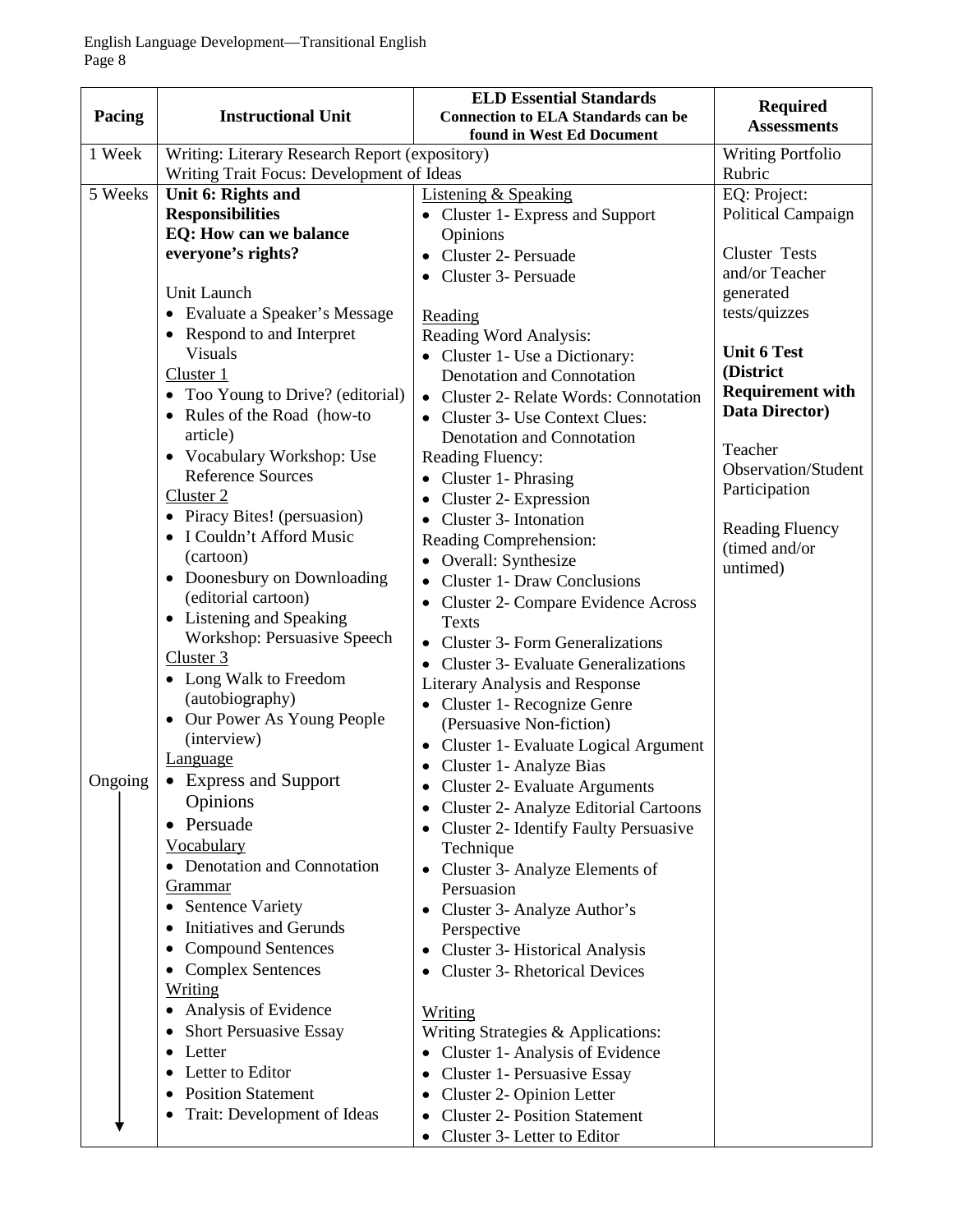| Pacing  | <b>Instructional Unit</b>                                                                                                                                                                     | <b>ELD Essential Standards</b><br><b>Connection to ELA Standards can be</b><br>found in West Ed Document                                                                                                                                                                                                                                                         | <b>Required</b><br><b>Assessments</b>                                        |
|---------|-----------------------------------------------------------------------------------------------------------------------------------------------------------------------------------------------|------------------------------------------------------------------------------------------------------------------------------------------------------------------------------------------------------------------------------------------------------------------------------------------------------------------------------------------------------------------|------------------------------------------------------------------------------|
|         |                                                                                                                                                                                               | <b>Writing Conventions</b><br>• Cluster 1- Simple Sentences<br>Cluster 1- Word Order<br>$\bullet$<br>Cluster 1- Infinitives<br>٠<br>Cluster 1- Gerunds<br>$\bullet$<br>Cluster 1- Sentence Variety<br><b>Cluster 2- Phrases and Clauses</b><br>Cluster 2- Run-on Sentences<br><b>Cluster 2- Compound Sentences</b><br>$\bullet$<br>Cluster 3- Adjectival Clauses |                                                                              |
|         |                                                                                                                                                                                               | <b>Cluster 3- Adverbial Clauses</b><br><b>Cluster 3- Complex Sentences</b>                                                                                                                                                                                                                                                                                       |                                                                              |
| 1 week  | Writing: Persuasive Essay<br>Writing Trait Focus: Focus and Unity                                                                                                                             |                                                                                                                                                                                                                                                                                                                                                                  | <b>Writing Portfolio</b><br>Rubric                                           |
| 5 Weeks | Unit 7: For What It's Worth<br><b>EQ: What Deserves Our Care</b><br>and Respect?                                                                                                              | <b>Listening &amp; Speaking</b><br>• Cluster 1- Justify<br>Cluster 2- Negotiate<br>$\bullet$                                                                                                                                                                                                                                                                     | <b>EQ Project: Literary</b><br>Anthology<br><b>Cluster Tests</b>             |
|         | Unit Launch<br>• Evaluate a Speaker's Message<br>Respond to and Interpret<br>$\bullet$<br><b>Visuals</b>                                                                                      | Cluster 3- Use Appropriate Language<br>$\bullet$<br>Reading<br><b>Word Analysis</b><br>Cluster 1- Use Context Clues:<br>$\bullet$                                                                                                                                                                                                                                | and/or Teacher<br>generated<br>tests/quizzes                                 |
|         | Cluster 1<br>• The Jewel of the Shrine (play)<br>Lineage (poem)<br>٠<br>Remembered (poem)<br>• Vocabulary Workshop:                                                                           | Idioms<br><b>Cluster 2- Use Context Clues:</b><br>$\bullet$<br><b>Similes</b><br>Cluster 3- Use Context Clues:<br>$\bullet$<br>Metaphors                                                                                                                                                                                                                         | <b>Unit 7 Test</b><br>(District<br><b>Requirement with</b><br>Data Director) |
|         | <b>Interpret Non-Literal Language</b><br>Cluster <sub>2</sub><br>• Romeo and Juliet, Act 2, Scene<br>$2$ (play)                                                                               | Reading Fluency & Systematic<br><b>Vocabulary Development</b><br>Cluster 1- Expression<br>• Cluster 2- Intonation                                                                                                                                                                                                                                                | Teacher<br><b>Observation/Student</b><br>Participation                       |
|         | Sonnet 30 (poem)<br>٠<br>I Am Offering This Poem<br>(poem)<br>Listening and Speaking<br>٠                                                                                                     | • Cluster 3- Phrasing<br>Reading Comprehension:<br>Overall: Visualize<br>Cluster 1- Identify Emotional                                                                                                                                                                                                                                                           | <b>Reading Fluency</b><br>(timed and/or<br>untimed)                          |
|         | Workshop: Dramatization<br>Cluster 3<br>• Poems for the Earth (poems)<br>I Was Born Today (poem)                                                                                              | Responses<br><b>Cluster 2- Form Mental Images</b><br>٠<br>Cluster 3- Form Sensory Images<br>$\bullet$<br>Literary Response & Analysis:                                                                                                                                                                                                                           | Unit Project:<br><b>Literary Anthology</b>                                   |
| Ongoing | Touching the Earth (essay)<br><b>Language</b><br>• Justify<br>Negotiate<br>• Use Appropriate Language<br><b>Vocabulary</b><br>Interpret Figurative Language<br>Idioms<br>Similes<br>Metaphors | <b>Cluster 1- Identify Dramatic Elements</b><br>٠<br>Cluster 1- Interpret Genre: Poetry vs.<br>Drama<br>Cluster 1- Analyze Imagery and Free<br>Verse<br>Cluster 1- Character Foils<br>$\bullet$<br>Cluster 1- Dialogue and Character<br>$\bullet$<br><b>Traits</b><br>Cluster 2- Analyze Blank Verse<br>٠<br>Cluster 2- Author's Perspective                     |                                                                              |